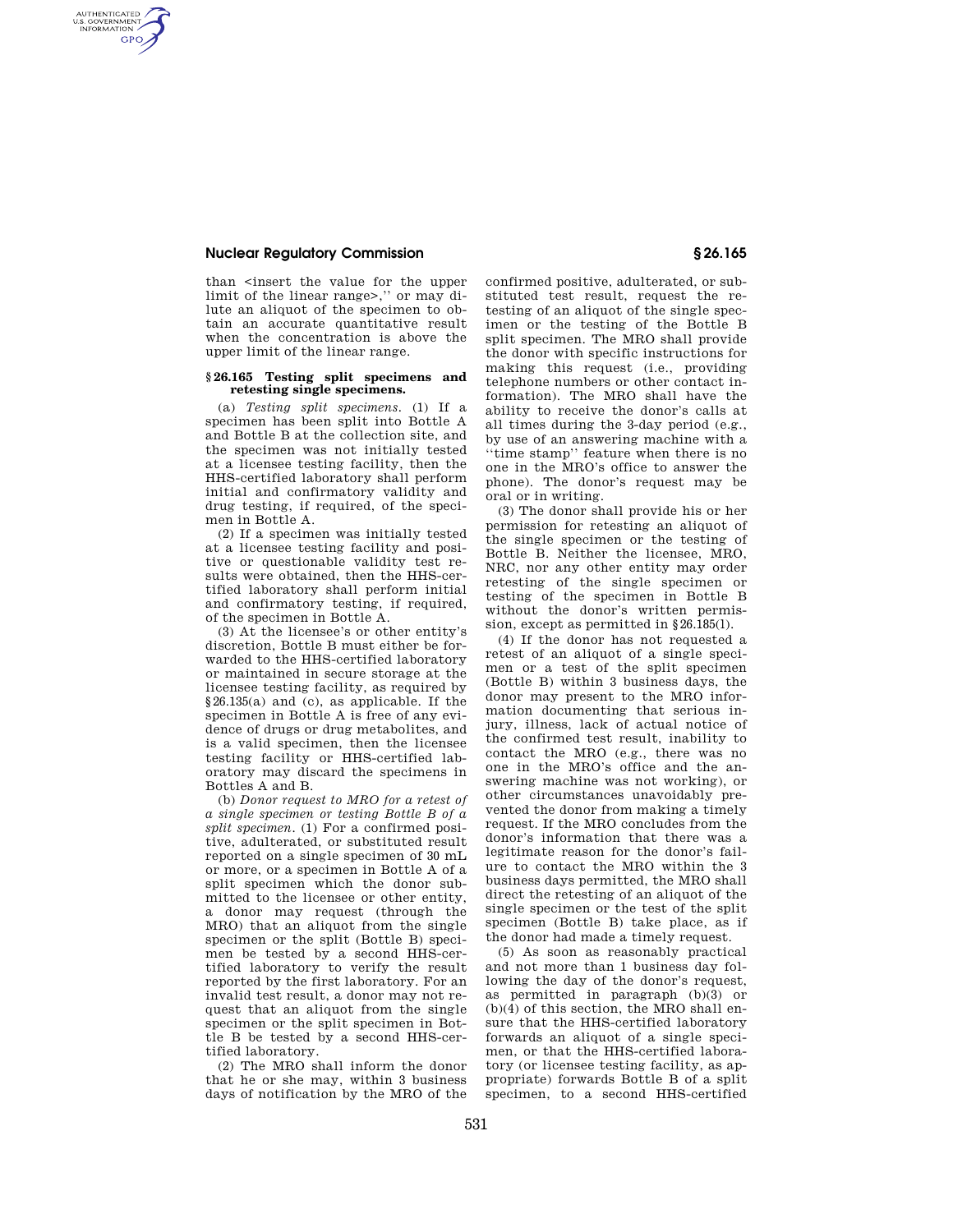laboratory that did not test the specimen in Bottle A.

(6) The HHS-certified laboratory that retests an aliquot of a single specimen or tests the specimen in Bottle B shall provide quantitative test results to the MRO and the MRO shall provide them to the donor.

(c) *Retesting a specimen for drugs.* (1) The second laboratory shall use its confirmatory drug test when retesting an aliquot of a single specimen or testing Bottle B of a split specimen for the drug(s) or drug metabolite(s) for which the first laboratory reported a positive result(s), including retesting specimens that have been subject to the special analysis permitted in §26.163(a)(2).

(2) Because some drugs or drug metabolites may deteriorate during storage, the retest by the second laboratory is not subject to a specific drug cutoff level, but must provide data sufficient to reconfirm the presence of the drug(s) or drug metabolite(s) down to the assay's LOD.

(3) If the second laboratory fails to reconfirm the presence of the drug(s) or drug metabolite(s) for which the first laboratory reported a positive result(s), the second laboratory shall attempt to determine the reason for not reconfirming the first laboratory's findings by conducting specimen validity tests. The second laboratory shall conduct the same specimen validity tests it would conduct on a single specimen or the specimen in Bottle A of a split specimen

(4) The second laboratory shall report all results to the licensee's or other entity's MRO.<br>(d)  $Rete$ 

(d) *Retesting a specimen for adulterants.* A second laboratory shall use the required confirmatory validity test and criteria in §26.161(c) to reconfirm an adulterant result when retesting an aliquot from a single specimen or when testing Bottle B of a split specimen. The second laboratory may only conduct the confirmatory validity test needed to reconfirm the adulterant result reported by the first laboratory.

(e) *Retesting a specimen for substitution.* A second laboratory shall use its confirmatory creatinine and confirmatory specific gravity tests, when retesting an aliquot of a single specimen or testing Bottle B of a split speci-

**§ 26.165 10 CFR Ch. I (1–1–10 Edition)** 

men, to reconfirm that the creatinine concentration was less than 2 mg/dL and the specific gravity was less than or equal to 1.0010 or equal to or greater than 1.0200. The second laboratory may only conduct the confirmatory creatinine and specific gravity tests to reconfirm the substitution result reported by the first laboratory.

(f) *Management actions and sanctions.*  (1) If the MRO confirms a positive, adulterated, or substituted test result(s) from the first HHS-certified laboratory and the donor requests testing of Bottle B of a split specimen or retesting of an aliquot from a single specimen, the licensee or other entity shall administratively withdraw the individual's authorization on the basis of the first confirmed positive, adulterated, or substituted test result until the results of testing Bottle B or retesting an aliquot of the single specimen are available and have been reviewed by the MRO. If the MRO reports that the results of testing Bottle B or retesting the aliquot of a single specimen reconfirm any of the original positive, adulterated, or substituted test result(s), the licensee or other entity shall impose the appropriate sanctions specified in subpart D. If the results of testing Bottle B or retesting the aliquot of a single specimen are negative, the licensee or other entity—

(i) May not impose any sanctions on the individual;

(ii) Shall eliminate from the donor's personnel file and other records any matter that could link the individual to the temporary administrative action;

(iii) May not disclose the temporary administrative action in response to a suitable inquiry conducted under the provisions of §26.63 or to any other inquiry or investigation required in this chapter. To ensure that no records have been retained, access to the system of files and records must be provided to personnel conducting reviews, inquiries into allegations, or audits under the provisions of §26.41, or to NRC inspectors; and

(iv) Shall provide the tested individual with a written statement that the records specified in §§26.713 and 26.715 have not been retained and shall inform the individual in writing that